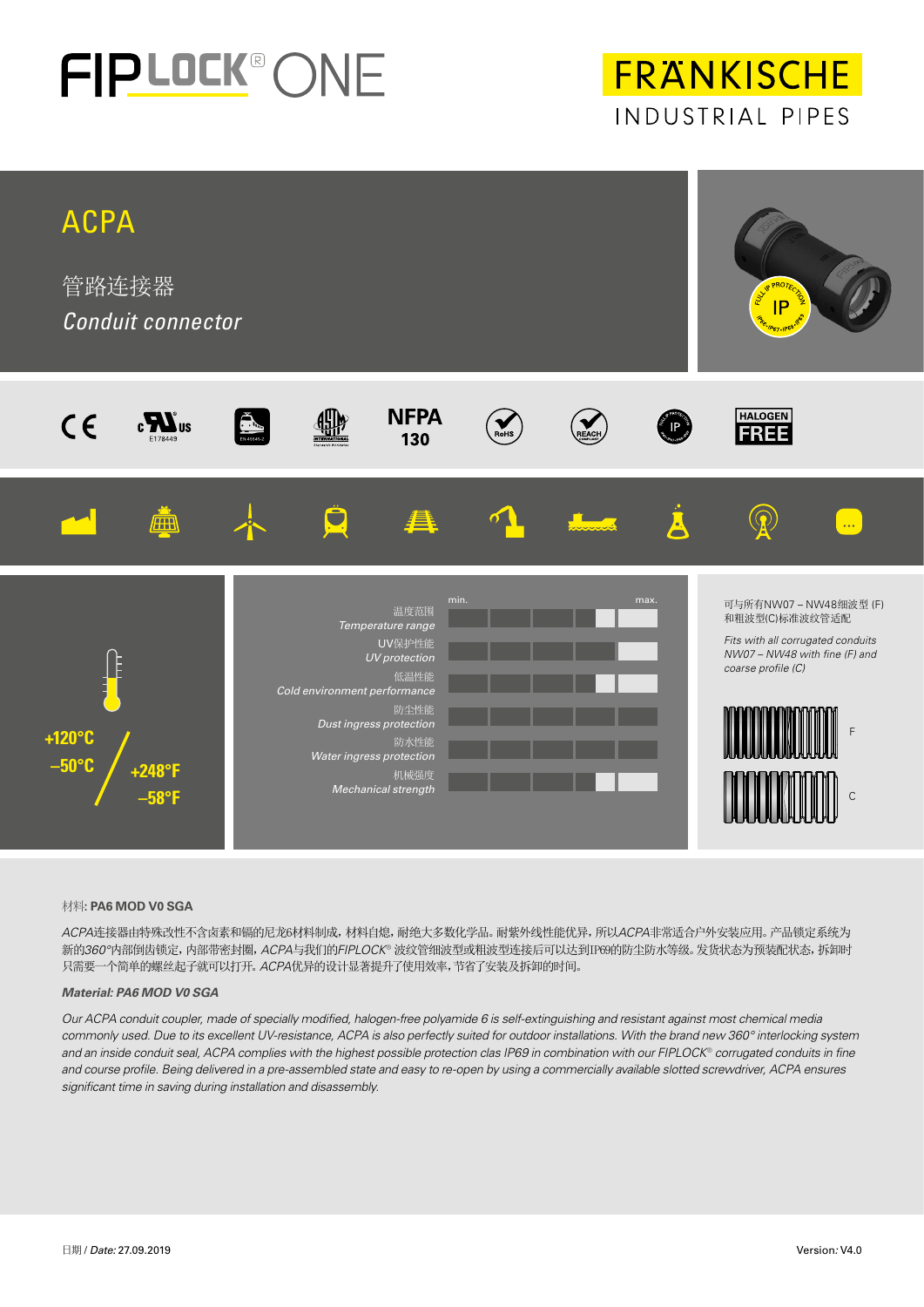

# FRANKISCHE INDUSTRIAL PIPES

## ACPA 产品性能 / *Product performances*

| 应用性能 / Application performances              | 特性<br><b>Characteristics</b>                         | 单位<br>规范标准<br><b>Unit</b><br><b>Standards, specifications</b> |                     | 备注<br><b>Remark</b>                     |
|----------------------------------------------|------------------------------------------------------|---------------------------------------------------------------|---------------------|-----------------------------------------|
| 温度范围<br>Temperature range                    | $-50$ 到 / to +120<br>$-58$ 到 / to +248               | °C<br>°F                                                      | IS FIP              |                                         |
| 温度(短周期)<br>Temperatur (short-term)           | 150 (500 h); 160 (100 h)<br>302 (500 h); 320 (100 h) | °C<br>°F                                                      | IS FIP              |                                         |
| 材料性能 / Material performances                 |                                                      |                                                               |                     |                                         |
| 缺口冲击测试<br>Notched bar impact test            | $7 - 25$                                             | kJ/m <sup>2</sup>                                             | ISO 180             |                                         |
| 系统密封性能 / System tightness                    |                                                      |                                                               |                     |                                         |
| IP等级<br>IP rating                            | IP66/IP67/IP68/IP69<br>(IP69K)                       |                                                               | <b>IEC EN 60529</b> |                                         |
| 防火性能 / Fire safety performances              |                                                      |                                                               |                     |                                         |
| 不含卤素和镉<br>Free from halogens and cadmium     | 是 / yes                                              |                                                               |                     |                                         |
| 阻燃等级<br>Fire classification                  | V <sub>0</sub>                                       |                                                               | <b>UL 94</b>        |                                         |
| 产品防火特性<br>Fire characteristic of the product | 自熄<br>self-extinguishing                             |                                                               | <b>UL 514B</b>      |                                         |
| 氧指数<br>Oxygen index                          | >32                                                  | $\%$                                                          | EN ISO 4589-2       |                                         |
| 灼热丝测试<br>Glow wire test                      | 960<br>1760                                          | °C<br>۰Ē                                                      | <b>IEC 60695</b>    |                                         |
| 火灾危害等级<br>Fire hazardous level               | HL3                                                  |                                                               | EN45545-2           |                                         |
| 火焰蔓延指数<br>Flame spread index                 | 符合<br>compliant                                      |                                                               | ASTM E162           | 依照 /acc.<br><b>NFPA 130</b>             |
| 烟雾浓度<br>Smoke densitiv                       | 符合<br>compliant                                      |                                                               | ASTM E662           | 依照 /acc.<br><b>NFPA 130</b>             |
| 烟雾毒性<br><b>Smoke toxicity</b>                | 符合<br>compliant                                      |                                                               | BSS 7239/SMP 800-C  |                                         |
| 热释放量(焓)<br>Heat release (Enthalpy)           | 19,4 (8265)                                          | MJ/kg<br>(BTU/Ib)                                             | <b>ASTM E1354</b>   | 50 kW/m <sup>2</sup> 热通量 /<br>heat flux |
| 火焰蔓延<br>Spread of fire                       | 非火焰蔓延<br>non flame propagating                       |                                                               | <b>IEC EN 61386</b> |                                         |

| <b> 耐候性/Weathering performances</b>     |                        |        |                               |
|-----------------------------------------|------------------------|--------|-------------------------------|
| UV及耐候性<br>UV and weathering performance | 优号<br>リレナ<br>excellent | IS FIP | 达 40年<br>יש<br>up to 40 years |

测试条件参照*EN ISO 139*温度*23°C*,湿度 */ 50%*(如未注明测试条件)。*IS FIP* = *FIP*内部测试规范 *Tests carried out acc. EN ISO 139 at 23°C / 50% r. h. (if not indicated different). IS FIP = Internal Specification FIP*